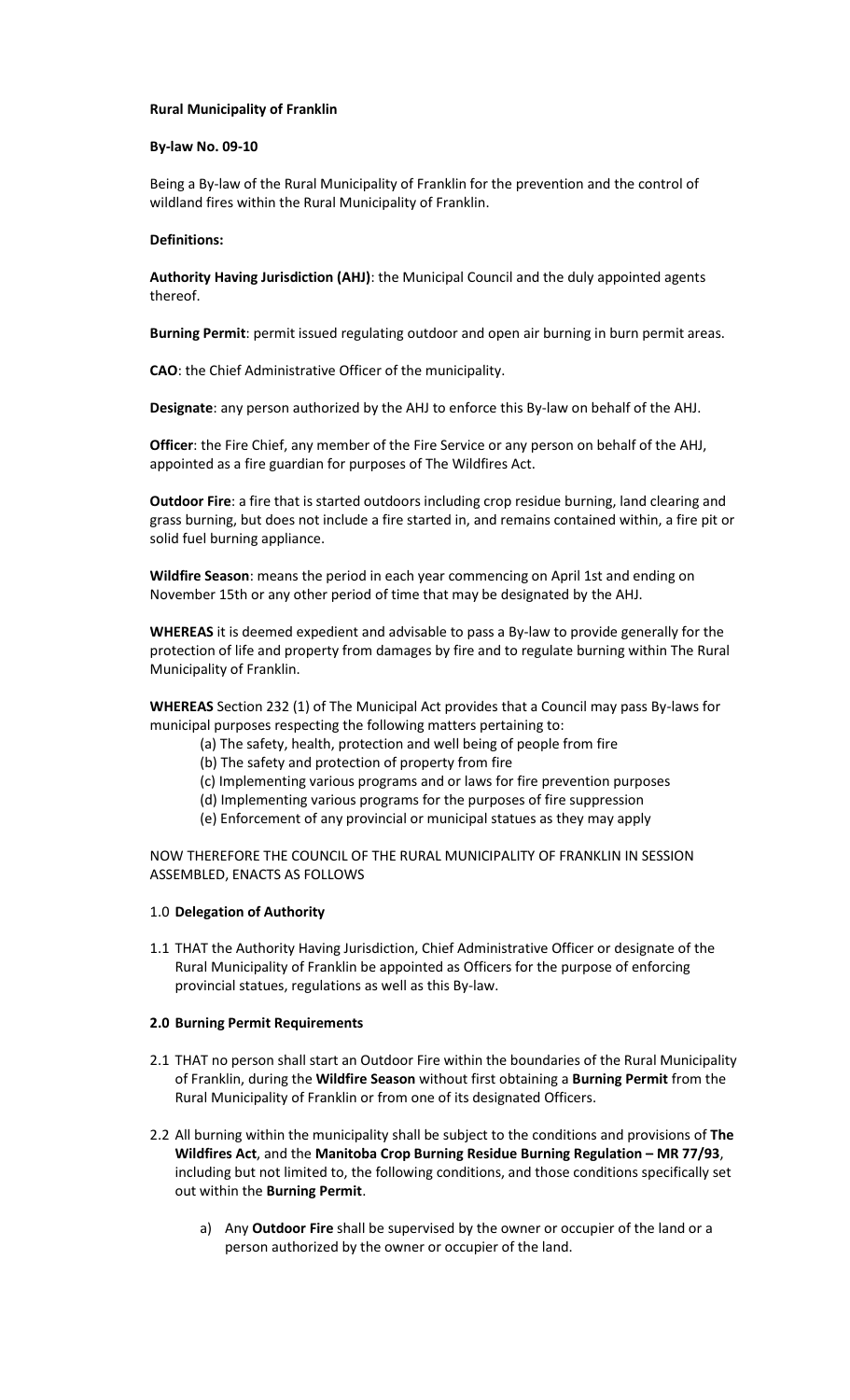- b) No person shall start an **Outdoor Fire** on any land without taking sufficient precautions that are reasonably necessary to protect persons and the property of others from the fire.
- c) No person shall start an Outdoor Fire unless all precautions are taken to ensure that the fire can be kept under control, or when weather conditions are conducive to a fire burning out of control.
- d) No person shall cause an Outdoor Fire to be started in order to guard property; clear land or burn debris; burn crop, stubble or grass; unless the land on which the fire is started is completely surrounded by a fire guard consisting of:
	- i) a strip of land free of flammable material, or of sufficient width to control the fire
	- ii) by natural or man-made barriers, water or
	- iii) by a combination of (i) and (ii).
- e) The smoke from an **Outdoor Fire** shall not pose unreasonable hazard to the health of any person or reduce the visibility on any road or highway.
- f) A sufficient water supply and means of fire suppression capable of extinguishing the Outdoor Fire based on its fuel loading and size shall be available on site.
- g) All fires must be extinguished when unsupervised.

## 3.0 **Responsibilities of Permit Holder**

3.1 AUTHORIZATION to conduct **Outdoor Fire** burning does not exempt or excuse a person from the responsibility, consequences, damages, or injuries resulting from the authorized burning and does not excuse a person from complying with other applicable laws, ordinances or regulations.

## 4.0 **Exemption from Burning Permit**

- 4.1 Fires that are set in an outdoor fire pit or solid fuel burning appliance, set for cooking or warmth and would normally be considered a campfire are for the purposes of this By-law, exempt from a Burning Permit, but must adhere to the following conditions:
	- (a) Any fire that is set in a fire pit or solid fuel appliance shall be enclosed on all sides and constructed of masonry, concrete, heavy gauge metal or other noncombustible materials.
	- (b) The fire pit or solid fuel appliance shall be covered with a noncombustible grate or mesh. If the fire pit or solid fuel appliance is equipped with a chimney, it shall have a noncombustible mesh or spark arrester installed.
	- (c) The fire pit or solid fuel appliance shall be located on a flat, level and noncombustible base clear of overhangs, such as roofs, tree branches, or utility wires.
	- (d) A minimum clearance of  $10$  metres $15$  feet, measured from the nearest fire pit edge is maintained from any structures or any combustibles (ie. fences, trees, hydro poles) and property lines.
	- (e) Solid fuel appliances shall be installed to manufacturer's specifications with any required distance to a structure or combustible of at least 10 metres.

## 5.0 **Burning Ban**

 $\mathbf{I}$ 

5.1 The municipality may, by resolution, at their discretion, ban **ALL BURNING** (including an Outdoor Fire and fires contained within fire pits and solid fuel burning appliances) in the Rural Municipality of Franklin if conditions exist where, in the opinion of the municipality, fires are of extremely high risk, and such a ban would prevent wildfires from occurring.